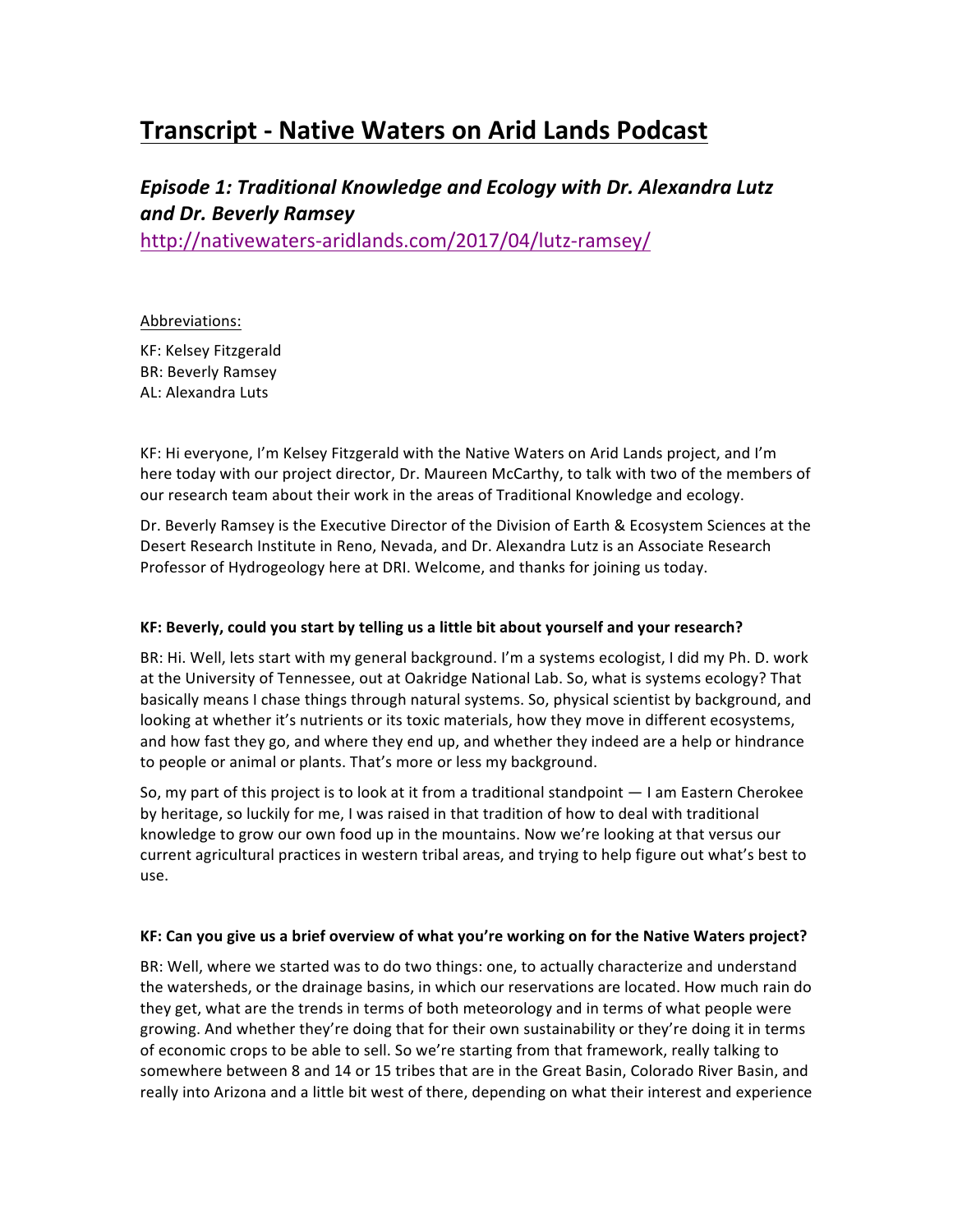is in these areas.

#### **KF: And what are the goals of your work?**

BR: Well, we're trying to do several things. One of those is to actually evaluate what the current conditions are in these watersheds where the reservations are. By that I mean how much water is there, what are the trends, what's the current metallurgy. Then we're looking back into antiquity, if you will. We know that around 1500 AD and 900AD there were huge droughts in many of these areas, but people were inhabiting these areas. So our paleoecologist and archaeologist are looking at both their own research and others to see if we can identify in those records what people were doing in terms of foods, how they were supporting themselves, what the size of the human population but also wildlife including fish and so forth were at that point. Part of that is to evaluate what do we know, what is the real productivity in those areas historically. From a traditional knowledge standpoint, we're really looking at what are the traditional agricultural practices, food-growing practices. How has that changed with people being in smaller reservations instead of migrating so much. What's happened in terms of the governance models and land tenure, and all of the changes that have occurred. And then how is the traditional knowledge we have actually reflected in current agriculture in these particular watersheds and for those tribes.

# **KF:** Alex, could you tell us a little bit about your area of expertise?

AL: Hi, thanks for having me on today. First of all, A lot of people ask me, what is hydrogeology? That's just another way of saying groundwater. What I've looked at though is not just groundwater, but a lot of water resources and climate. My dissertation work and a lot of my research has taken place in west Africa, where I've found that there's not a lot of information to work with. So I bring expertise in working in data-sparse areas, as well as working with stakeholders who are farmers. In west Africa, the farms are very small. They're not mechanized. It's a lot of small holder family farms. So getting information to those people in the communities who need it is something I bring to the project.

# KF: Can you give us a brief overview of what you're working on for this project?

AL: Sure. One thing I've noticed in this project, as in other projects in the western US, is again getting back to not enough information to do all of your work. So, one idea that Beverly had was lets try to close some of these information gaps. How can we do that. There are weather stations that can be put into areas like community gardens and schools. These weather stations can collect information on wind speed, temperature, solar radiation - so over time, what you get is a picture of agricultural conditions for farming. So it helps the communities who'd like to farm. It's also an interesting thing for children - they can plot temp over time, it becomes a learning tool, and it's something they'll never forget.

#### KF: What is the geographical region that we're talking about?

AL: The areas of the project are the Great Basin, the four corners region, also the lower Colorado River Basin. I've basically been working with the tribes who have expressed an interest in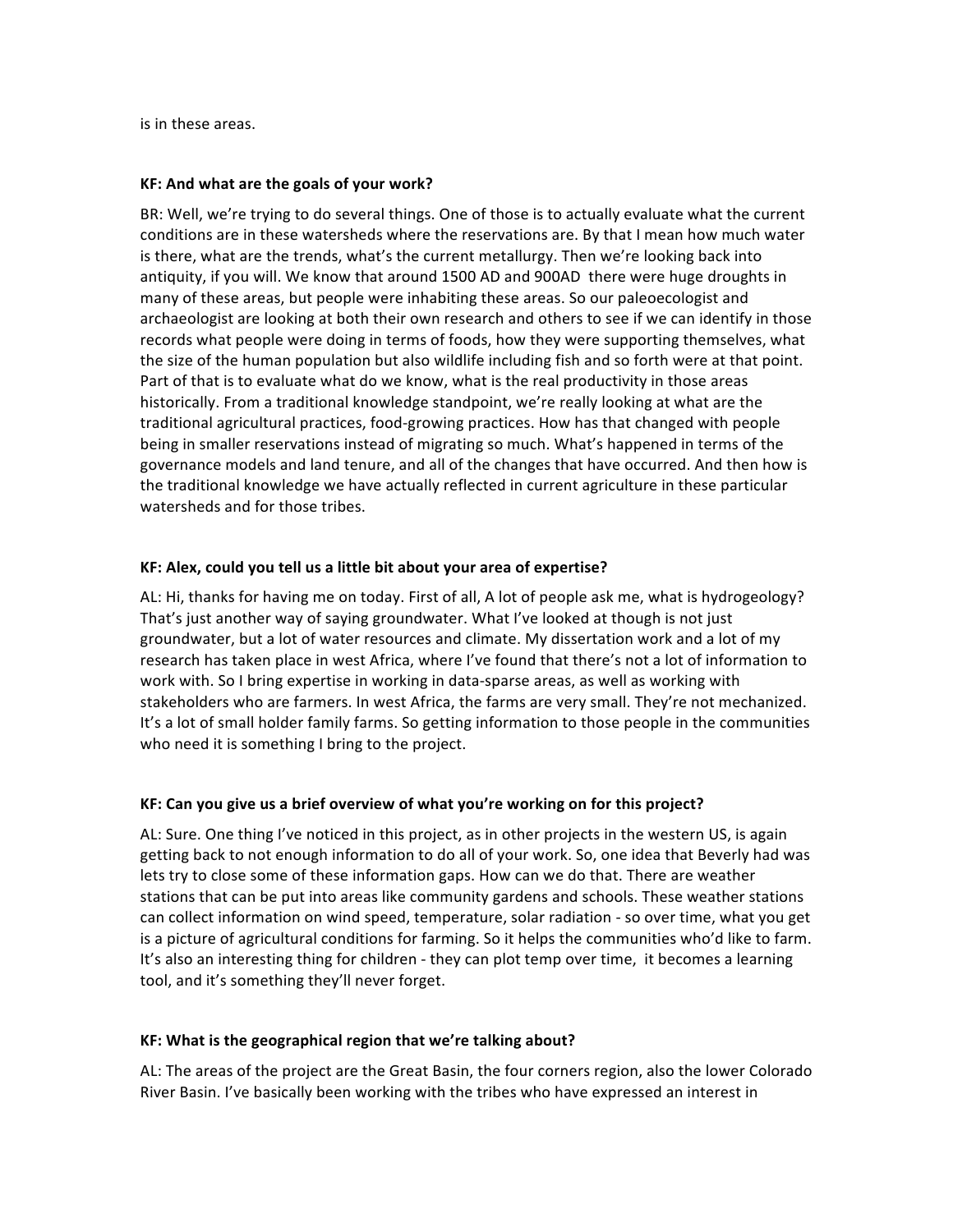hosting a weather station. That's pretty much been the entire area. We also do have a weather station in the Santa Ynez Chumash area, which is outside of Santa Barbera, CA. So that's been a little bit of a stretch, in a really interesting way.

#### KF: And Alex, what are the goals of your work?

AL: The goal in this case would be to collect information in some of these areas where we don't have enough, so these large rural areas we have in the Great Basin - large rural valleys where we don't have temperature data, we don't have wind speed. Then also things about the hydrology. So there's a stream, but we haven't been measuring streamflow. There's snow, but we don't know on average how much snow falls. So, then, when it melts, we don't know how much runs off into the watershed. If we can get some more monitoring equipment out into some of these areas and have it measured, that would be great - but then even more important is taking some of that information and getting it back to the communities in a way that is meaningful for them. For instance, at DRI we have access to a lot of datasets. They're huge, you download these tremendous files, they're huge spreadsheets, it's really hard to manage. But we can push the data into time steps that work, months or weeks, we can format it, we can help do some interpretation on it. So, having conversations with community members about what their needs are for information.

# KF: Beverly, your work involves a lot of collaboration with tribal partners. Can you tell us what **you're learning from that?**

BR: I'm a storyteller, and I love listening to stories. A lot of what we're trying to do is to listen to people tell us what their experience has been, from what they've been told from their parents and grandparents and elders, but also what they're currently doing in terms of meeting their own nutritional needs. How the communities are really meeting food needs in the schools, in elder care, things of that sort. And what their experience has been in terms of both the benefits and the barriers to doing economic level of really crops that they can sell, of course. One of the interesting issues is that if you look at history, for instance, nobody was growing alfalfa on reservations or native lands. That's something we brought to folks so that we could sustain and build beef populations and things that are commercially viable. But in areas and at times where droughts were occurring, being able to keep the irrigation systems running to support alfalfa is very different. One of the questions we're looking at is what did we do historically, and even prehistorically, that allowed us to survive in these environments and at periods of times that were dry, that we could use again. That use less water or are more sustainable, things of that sort. How do we bring those particular elements back to the front. And how does that help the communities that we're working with.

# KF: What has been the most interesting thing that you've learned so far?

BR: I think the most interesting thing is probably self-evident. The way human beings have maintained resilience is to migrate. If an area got too dry, too wet, too cold, too hot, they went somewhere else where the food was more traditional to them and they had to. As we have settled in villages and towns, or where we have reservation boundaries and have made restrictions, it's a very different issue to try to deal with resilience. We now have not the option of migration, and we really have to look at what did we know in this kind of area and under these conditions and how do we apply it now.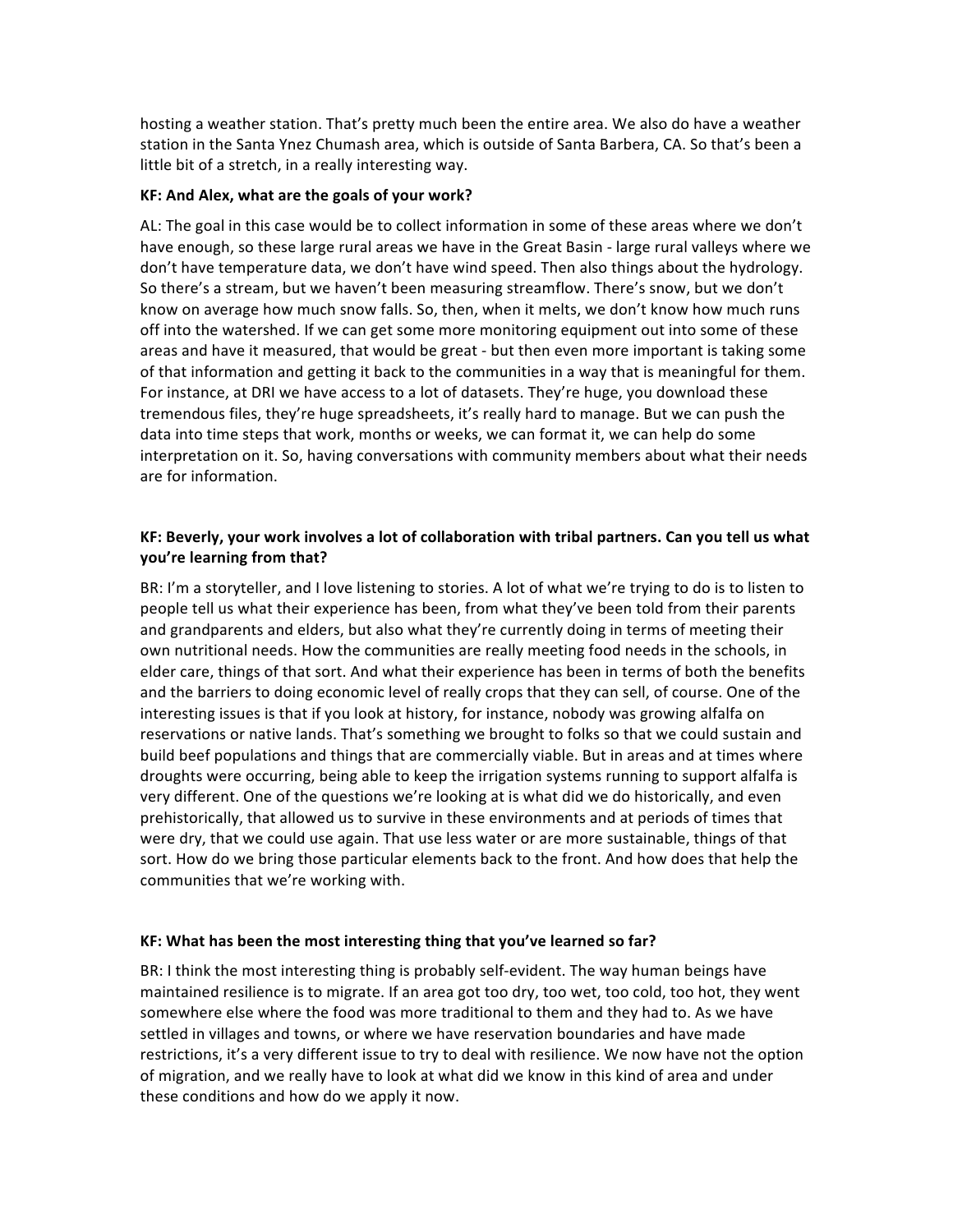#### KF: Alex, what has been the most interesting thing about the project so far for you?

AL: Having a background in the physical sciences, what's been really interesting for me is to learn about how a lot of the land trust works. Like, I've learned that it's not always straightforward to put out monitoring equipment because of land ownership issues. That's something to think about and consider when we put out monitoring equipment.

# KF: Has any of your work with rural communities in West Africa helped to inform the work **you're doing on this project?**

AL: What I learned in West Africa was to listen. That was a difficult thing at first, because I was young and I was a student and I wanted to get my research done and finish my dissertation. And I had to sit back and listen. I also found out that it's very important to have a conversation with the communities about equipment that you might be installing, what you were hoping to get from them, what you would be providing in return. Because what I was doing there was putting loggers into hand pumps, so this was going to measure the groundwater level. Once I explained to the communities what was going on, they were very supportive of it. But in cases where I didn't do that, and I didn't know, it didn't really go as well.

# KF: Beverly, what are the target areas for your research in the coming year?

BR: A lot of dialog with the individual communities. To really start looking at both spatial and temporal patterns. I really think this next year we're going to be moving a little faster than maybe we thought we would, because there are so many datasets available and so much information available about traditional crops, and there are organizations within practically each of the tribal communities we're working with that are both very practiced in dealing with everything from seed banks and multiple use of crops as they're grown, both in an educational way as well as making food. For instance, Alex has made sure that a lot of our weather stations are close to schools. So, the kids get the benefit of that. Many of the community gardens are also student projects. So, being able to put raised beds there for them to be able to not only look at traditional crops such as beans and corn and squash grown together, but how do you add an oil crop that's very easy to grow, like sunflowers? Many of our tribal communities have been doing that for many years. So they're beginning to teach the young people different ways that are smaller, more integrated into the community, of being resilient by household and resilient by community.

#### **KF:** Alex - what are the target areas for your work in the coming year?

AL: In this coming year, I'd like to see that the weather stations are up and running. If help is needed, I'm happy to do that. I payed a visit to local communities to help them get it set up. If the stations are up and running, I'd like to find out how's it going. Are they working well, does it suit the needs, have there been mechanical failures? We have a station here at DRI that's out in front of my office that's working great so far. That doesn't mean it's going to work great everywhere. Then, for the ones where we're getting information, is the information enough or is there still something that's missing? Then if there's a gap, what can we do to help fill that gap?